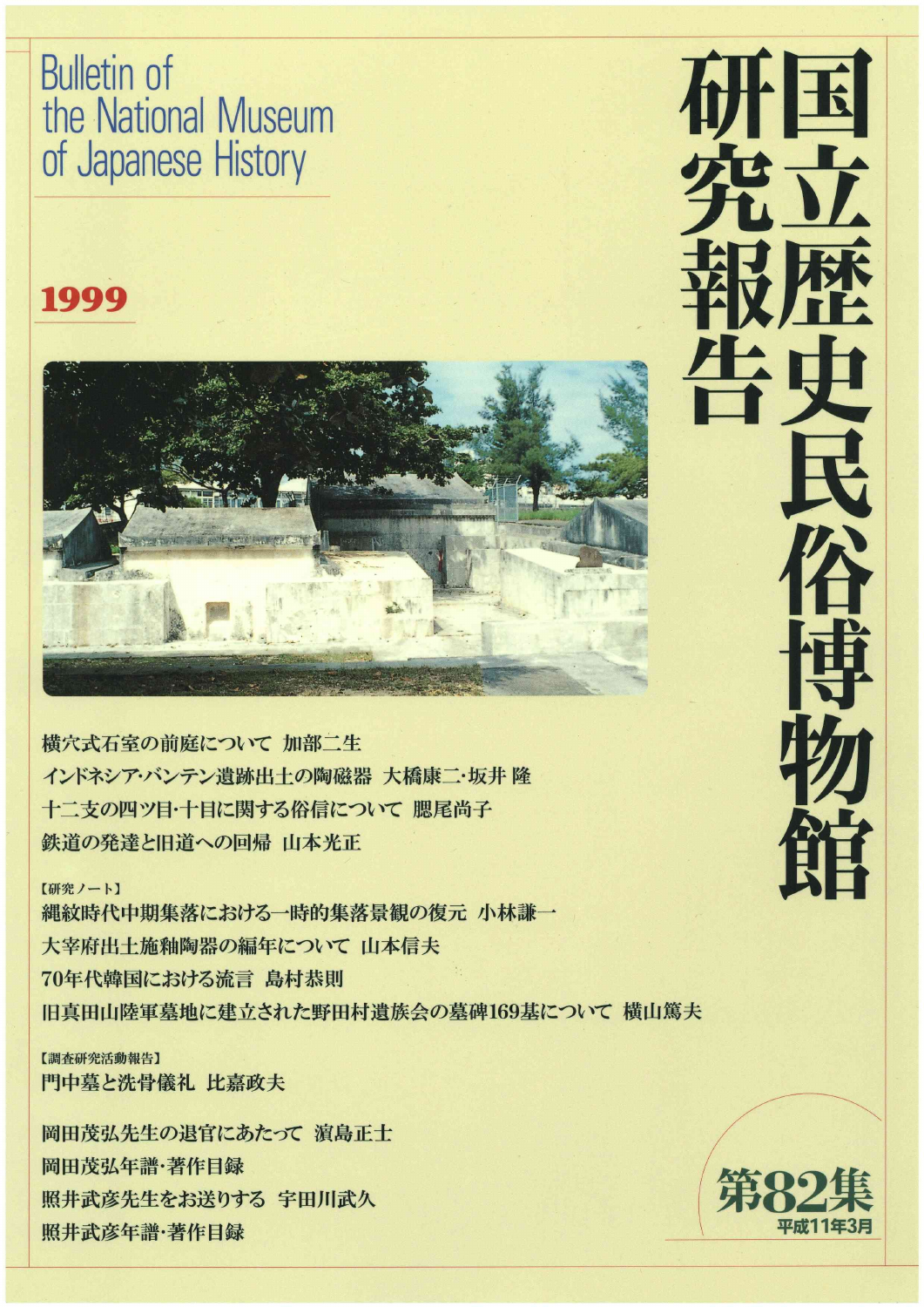Bulletin of the National Museum of Japanese History

## 国立歴史民俗博物館 研究報告 第82集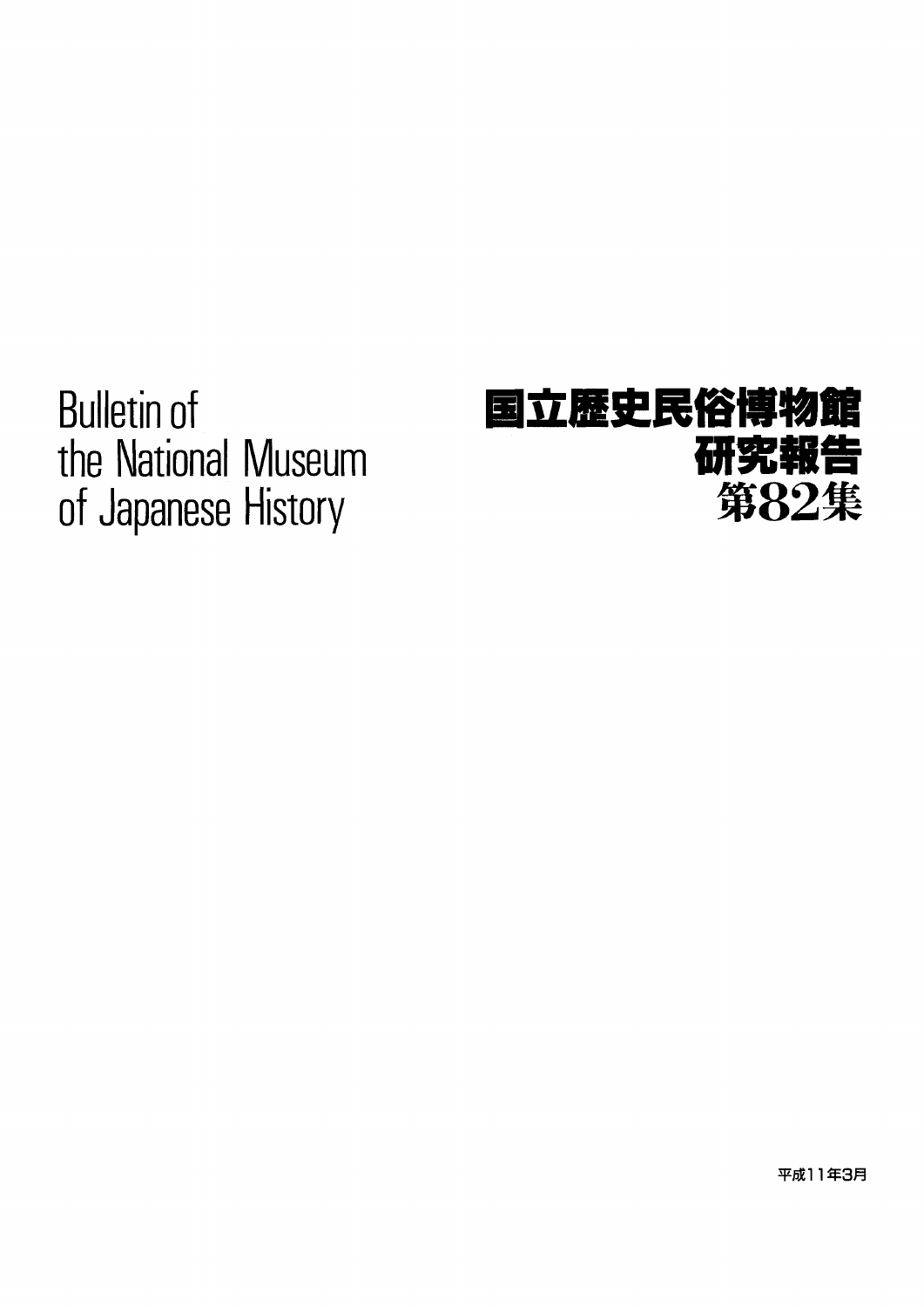#### 目 次

| 十二支の四ツ目・十目に関する俗信について―――腮尾尚子 <sup>……………………………………………</sup> |  |
|----------------------------------------------------------|--|
|                                                          |  |
| [研究ノート]                                                  |  |
|                                                          |  |
| 九州の緑釉・灰釉陶器の基礎資料集成                                        |  |
|                                                          |  |
| 旧真田山陸軍墓地に建立された野田村遺族会<br>の墓碑169基について                      |  |
| <b>[調査研究活動報告]</b>                                        |  |
| 民俗研究映像「沖縄・糸満の門中行事―神年頭と門開き―」制作から                          |  |
|                                                          |  |
|                                                          |  |
|                                                          |  |
|                                                          |  |

 $\sim 10^{-1}$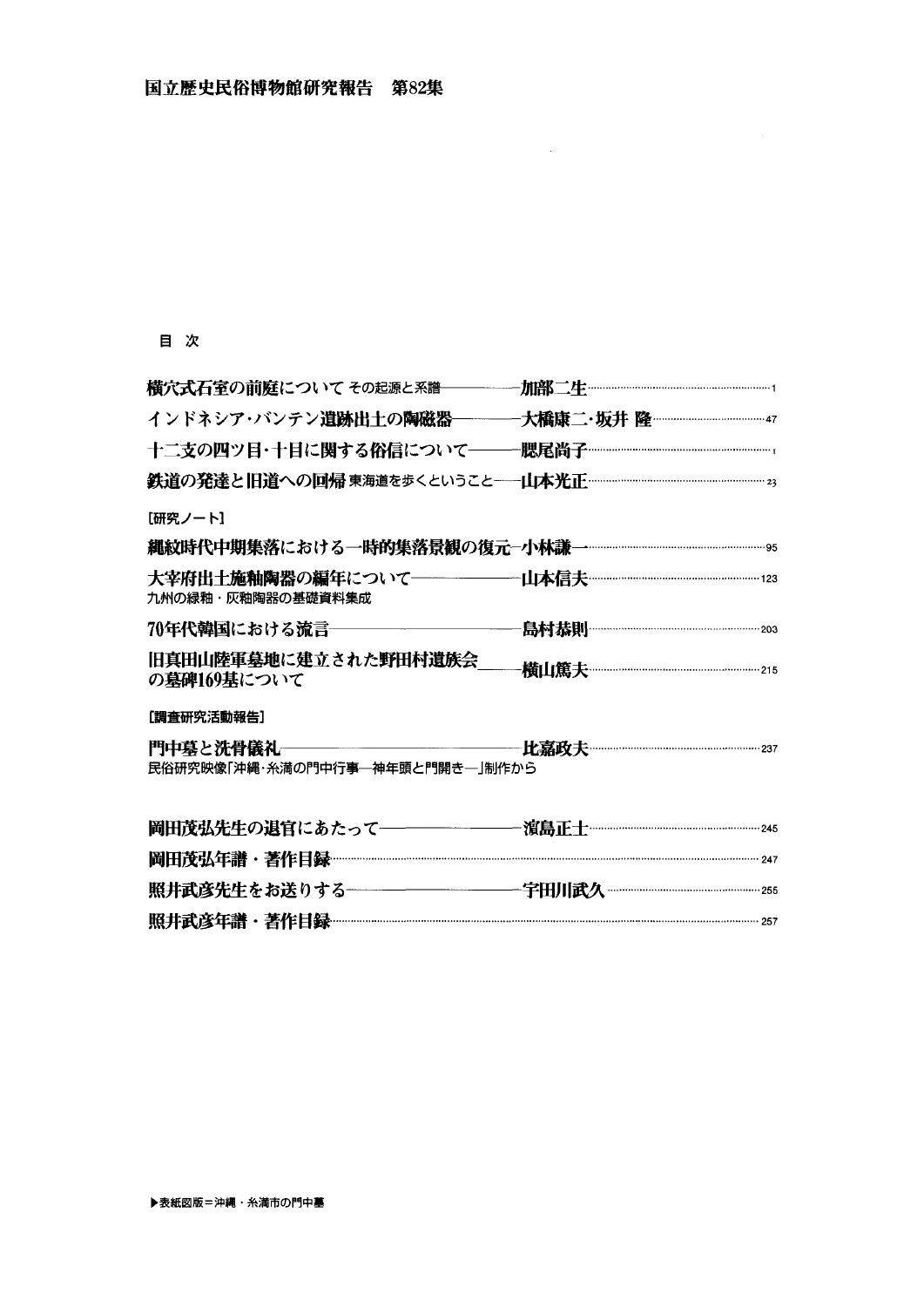#### Contents:

| KABE, Nitaka-                                        | On the Frontal Platform of Corridor-Style Stone Chambers:                                                                                                                                                                           |  |
|------------------------------------------------------|-------------------------------------------------------------------------------------------------------------------------------------------------------------------------------------------------------------------------------------|--|
|                                                      | Origin and Development <b>Constitution and Development</b> and Construction Construction and Construction and Construction and Construction and Construction and Construction and Construction and Construction and Construction an |  |
| OHASHI, Kōji-<br>SAKAI, Takashi                      |                                                                                                                                                                                                                                     |  |
| AGIO, Naoko                                          | Superstitions on the "Yotsume" and the "Tome" of                                                                                                                                                                                    |  |
|                                                      |                                                                                                                                                                                                                                     |  |
| YAMAMOTO, Mitsumasa-                                 | The Development of Railway Transportation and a Recovery                                                                                                                                                                            |  |
|                                                      | of an Old Highway: Walking by Foot through the Tokaido                                                                                                                                                                              |  |
|                                                      |                                                                                                                                                                                                                                     |  |
| <b>Research Notes</b>                                |                                                                                                                                                                                                                                     |  |
| KOBAYASHI, Ken'ichi-                                 | A Reconstruction of the Settlement Landscape during the                                                                                                                                                                             |  |
|                                                      |                                                                                                                                                                                                                                     |  |
| YAMAMOTO, Nobuo-                                     | A Chronology of the Glazed Pottery Recovered at Dazaifu:                                                                                                                                                                            |  |
|                                                      | A Basic Data Collection of Green- and Gray-glazed Pottery                                                                                                                                                                           |  |
|                                                      |                                                                                                                                                                                                                                     |  |
| SHIMAMURA, Yasunori-                                 | A Rumor Circulated in Korea during the 1970's manufacture 203                                                                                                                                                                       |  |
| YOKOYAMA, Atsuo-                                     | On the 169 Tombstones Constructed in the Former                                                                                                                                                                                     |  |
|                                                      | Sanadayama Army Graveyards by the Nodamura-Izokukai                                                                                                                                                                                 |  |
|                                                      |                                                                                                                                                                                                                                     |  |
| <b>Report on Investigation and Research Activity</b> |                                                                                                                                                                                                                                     |  |
|                                                      | HIGA, Masao-Theorem Theorem Theorem A Film of the Clan Rituals at Itoman in Okinawa Theorem 237                                                                                                                                     |  |
| HAMASHIMA, Masaji-                                   |                                                                                                                                                                                                                                     |  |
|                                                      | Chronology and Bibliography of OKADA, Shigehiro  247                                                                                                                                                                                |  |
| UDAGAWA. Takehisa-                                   |                                                                                                                                                                                                                                     |  |
|                                                      | Chronology and Bibliography of TERUI, Takehiko  257                                                                                                                                                                                 |  |
|                                                      |                                                                                                                                                                                                                                     |  |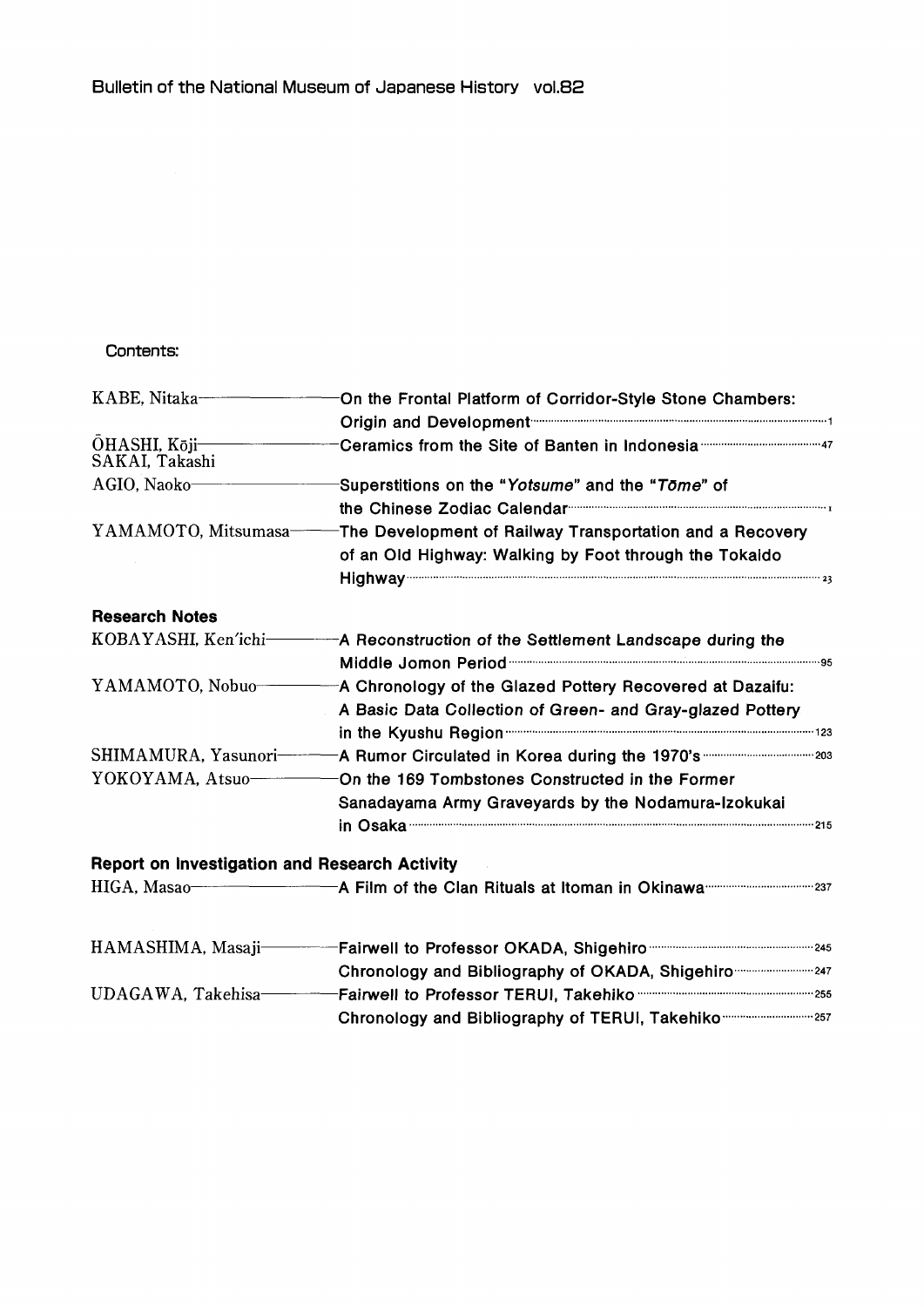#### 『国立歴史民俗博物館研究報告』寄稿要項

- 1 国立歴史民俗博物館研究報告(以下「研究報告」という)は,歴史学,考古学,民俗学及びそ れらの協業による広義の歴史学並びにそれらと関連する諸科学に関する論文,研究ノート,資料 紹介,調査研究活動報告等を掲載・発表することにより,それらの学問の発展に寄与するもので ある。
- 2 研究報告に寄稿することができる者は,次のとおりとする。
- 一 国立歴史民俗博物館(以下「博物館」という)の教職員(客員教員を含む)
- 二 評議員
- 三 運営協議員
- 四 名誉教授
- 五 博物館が受け入れた各種研究員及び研究協力者
- 六 特別共同利用研究員のうち受入期間中の研究成果の発表を希望する者で, 指導教員が推薦し た者
- 七リサーチアシスタント(RA)
- 八 その他博物館において適当と認めた者
- 3 原稿を寄稿する場合は,論文,研究ノート,資料紹介,調査研究活動報告等のうち,いずれで あるかをその表紙に明記するものとする。なお,この区分についての最終的な調整は,博物館の 研究報告編集委員会(以下「編集委員会」という)において行う。
- 4 原稿執筆における使用言語は,日本語を原則とする。ただし,他の言語を用いる場合は,編集 委員会に相談するものとする。
- 5 特殊な文字,記号,印刷方法が必要な場合は,編集委員会に相談するものとする。
- 6 寄稿する論文には,原則として和文要旨を付けるものとする。また,英文により400語程度の 要旨を付けるか,あるいは英訳用の和文800字以内の要旨を付けるものとする。
- 7 寄稿する原稿の枚数は,原則として制限しないが,写真・図版等は論文表現のうえで必要最小 限にとどめる。また,編集委員会の判断により,全体の分量等の関係から圧縮や分割掲載を指示 する場合がある。
- 8 寄稿する原稿は,必ず清書し,原稿の写し1部を添付するものとする。
- 9 寄稿された原稿は,編集委員会において審査のうえ、採否を決定する。

experience and the second second second

- 10稿料の支払い,掲載料の徴収は行わない。
- 11 原稿の寄稿先および連絡先は,次のとおりとする。 〒285-8502千葉県佐倉市城内町117番地

国立歴史民俗博物館研究報告編集委員会(代表電話 043-486-0123)

国立歴史民俗博物館研究報告 第82集

and the state of the state of the 平成11年(1999)3月31日 第1版第1刷発行

(非売品)

#### 発行所

#### 国立歴史民俗博物館

〒285-8502千葉県佐倉市城内町117 奮043-486-0123(代)

印刷・製本所

#### experience and the second second

 凸版印刷株式会社 〒110-0016東京都台東区台東1-5-1 aO3-3835-5311(代)

◎国立歴史民俗博物館1999